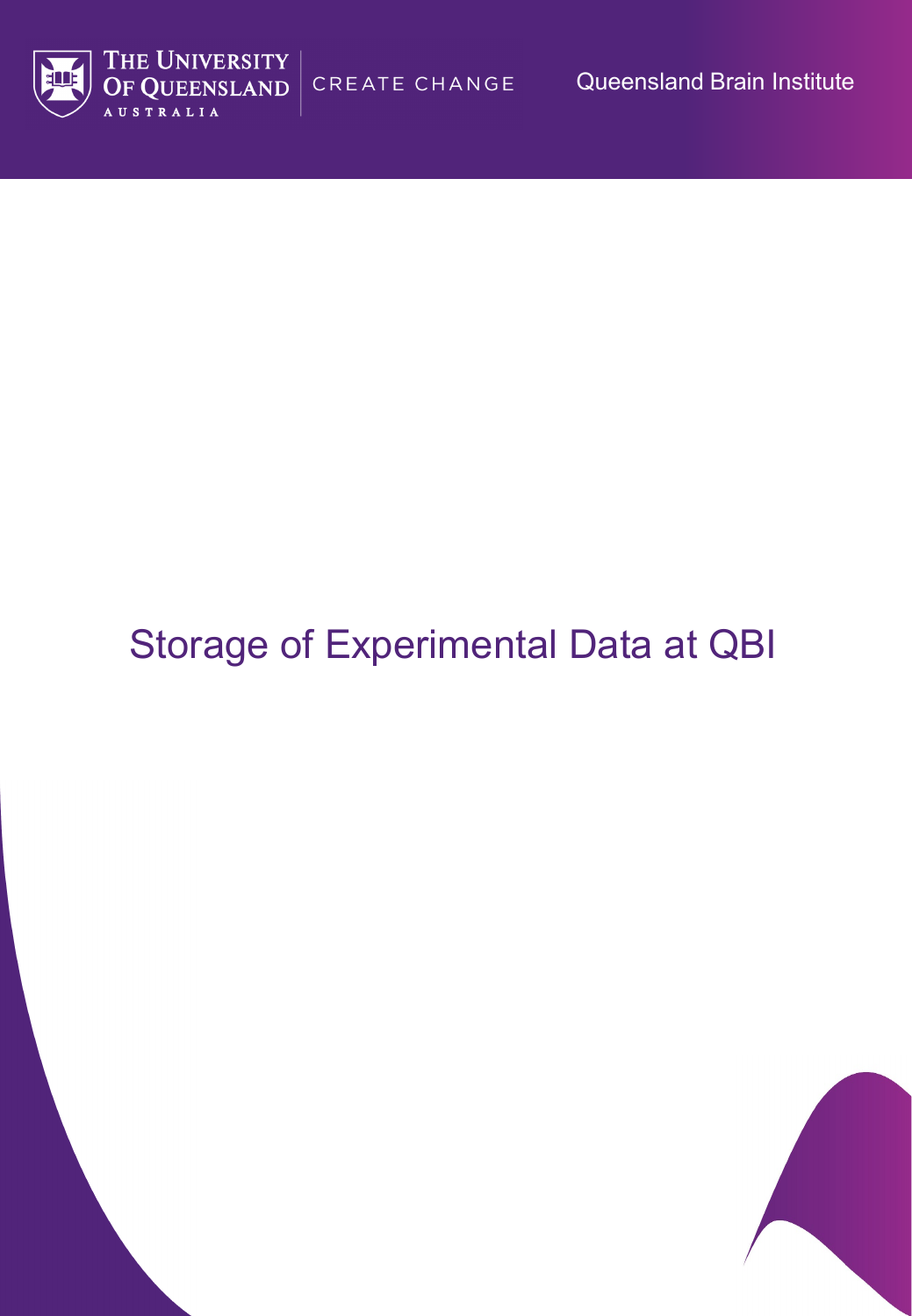

**CREATE CHANGE** 

### Storage of Experimental Data at QBI

#### **home.qbi.uq.edu.au\group\_microscopy will cease operation in 2020**

ALL LAB GROUPS will need to use the UQ Research Data Manager (RDM) for storage of experimental data.

The RDM will allow users to request storage, which can be mounted on the new QBI HIGH PERFORMANCE network:

### **data.qbi.uq.edu.au**

\*Please note this is for storage of experimental and analysis data only. For admin data and productivity, please use OneDrive.

For any further help setting up a OneDrive Team please contact QBI IT Staff.

\*A note on **home.qbi.uq.edu.au** group shares:

We ask users to immediately begin using the RDM for their microscopy data storage so that space can be freed on the QBI group share network (e.g. group microscopy). This is to allow labs to begin the SLOW process of copying data from long-term tape storage over to new **project-based** storage locations on the **data.qbi.uq.edu.au** network. This process will be slow, and will need to be arranged by Lab Group so as to not disable the network completely. More on this later.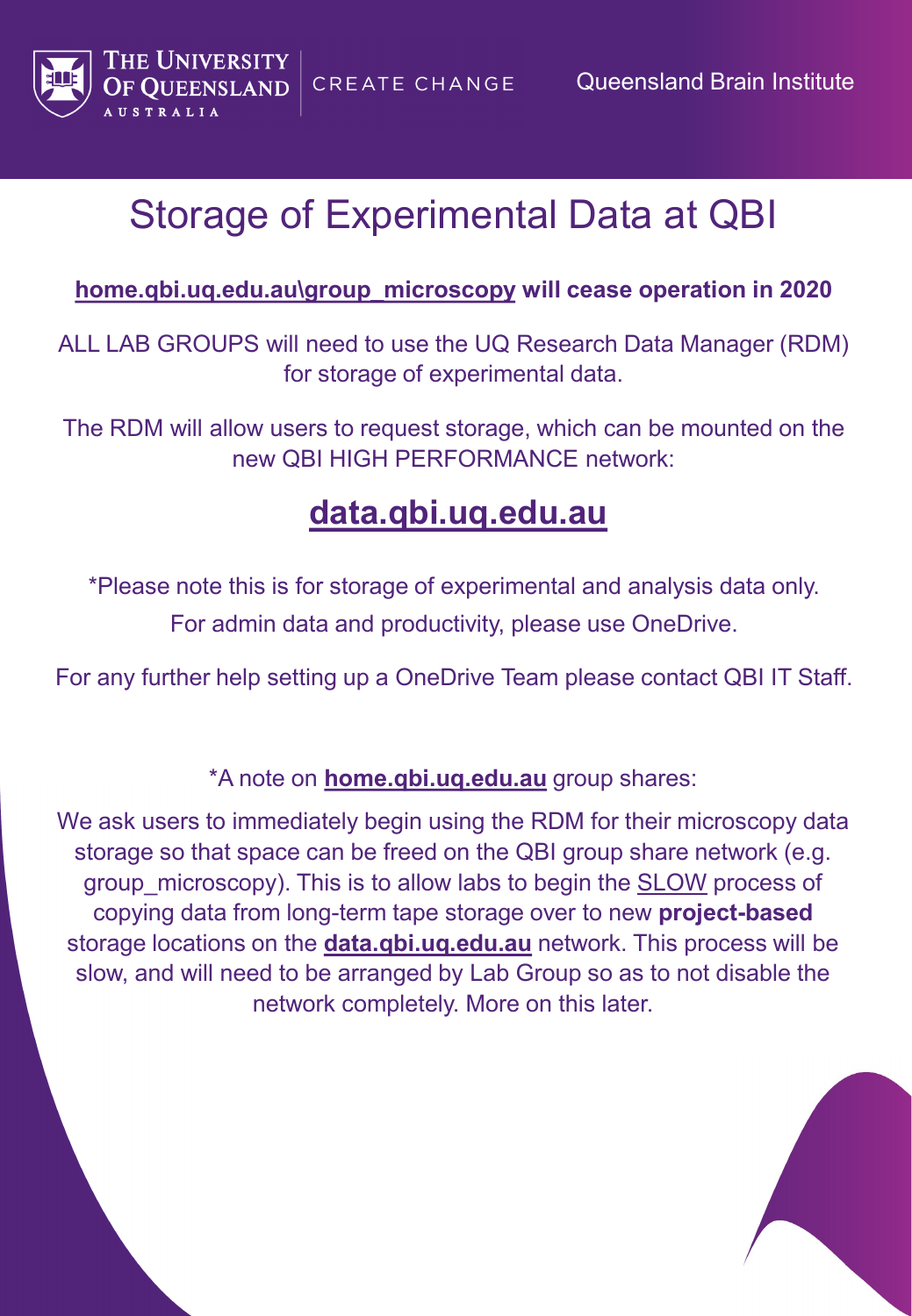

The concept of the "group share" is retired and is not coming back.

The concept of "project" based shares is the new normal. This is UQ's approach and rules. You do your work and capture your data on a per project basis

For each 'Project', e.g. data relating to a particular Grant, the lab manager or member responsible for data storage will need to follow the following simple steps:

1) Navigate to<https://rdm.uq.edu.au/> and sign in using UQ Staff credentials

|                                                                                                                                      | <b>UQ Staff and Students</b><br>Sign in                        |                               |  |
|--------------------------------------------------------------------------------------------------------------------------------------|----------------------------------------------------------------|-------------------------------|--|
|                                                                                                                                      | Or sign in with                                                |                               |  |
|                                                                                                                                      | <b>Australian Access Federation</b><br>$\mathbb{R}$<br>eduGAIN |                               |  |
|                                                                                                                                      | <b>Tuakiri Federation (NZ)</b>                                 |                               |  |
|                                                                                                                                      | <b>in</b><br>LinkedIn                                          |                               |  |
| © The University of Queensland<br>Enquiries: +61 7 3365 1111   Contact directory<br>ABN: 63 942 912 684   CRICOS Provider No: 00025B |                                                                | Emergency<br>Phone: 3365 3333 |  |
|                                                                                                                                      |                                                                |                               |  |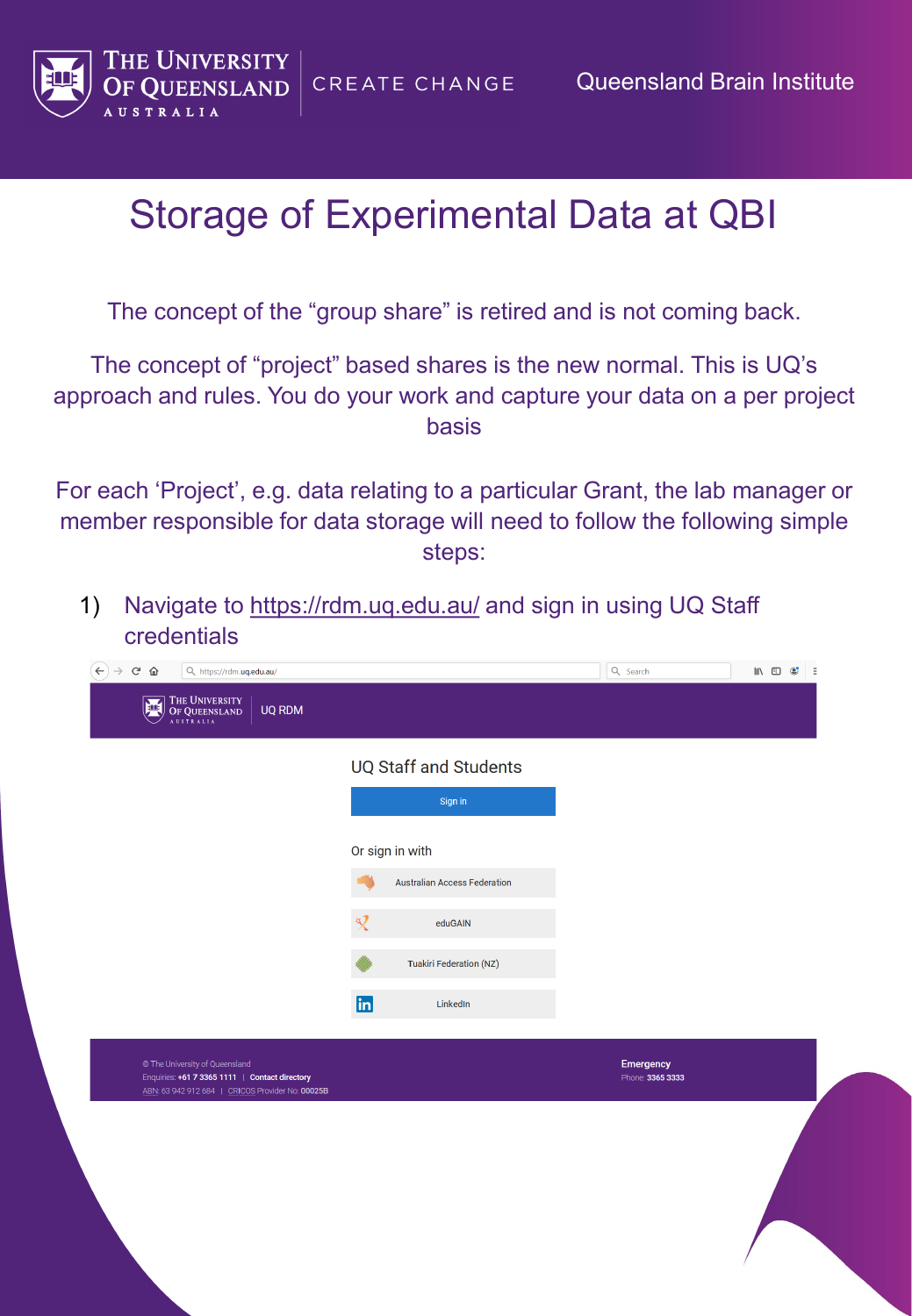

Queensland Brain Institute

### Storage of Experimental Data at QBI

CREATE CHANGE

The concept of the "group share" is retired and is not coming back.

The concept of "project" based shares is the new normal. This is UQ's approach and rules. You do your work and capture your data on a per project basis

2) 'Create new record' and fill in the relevant details



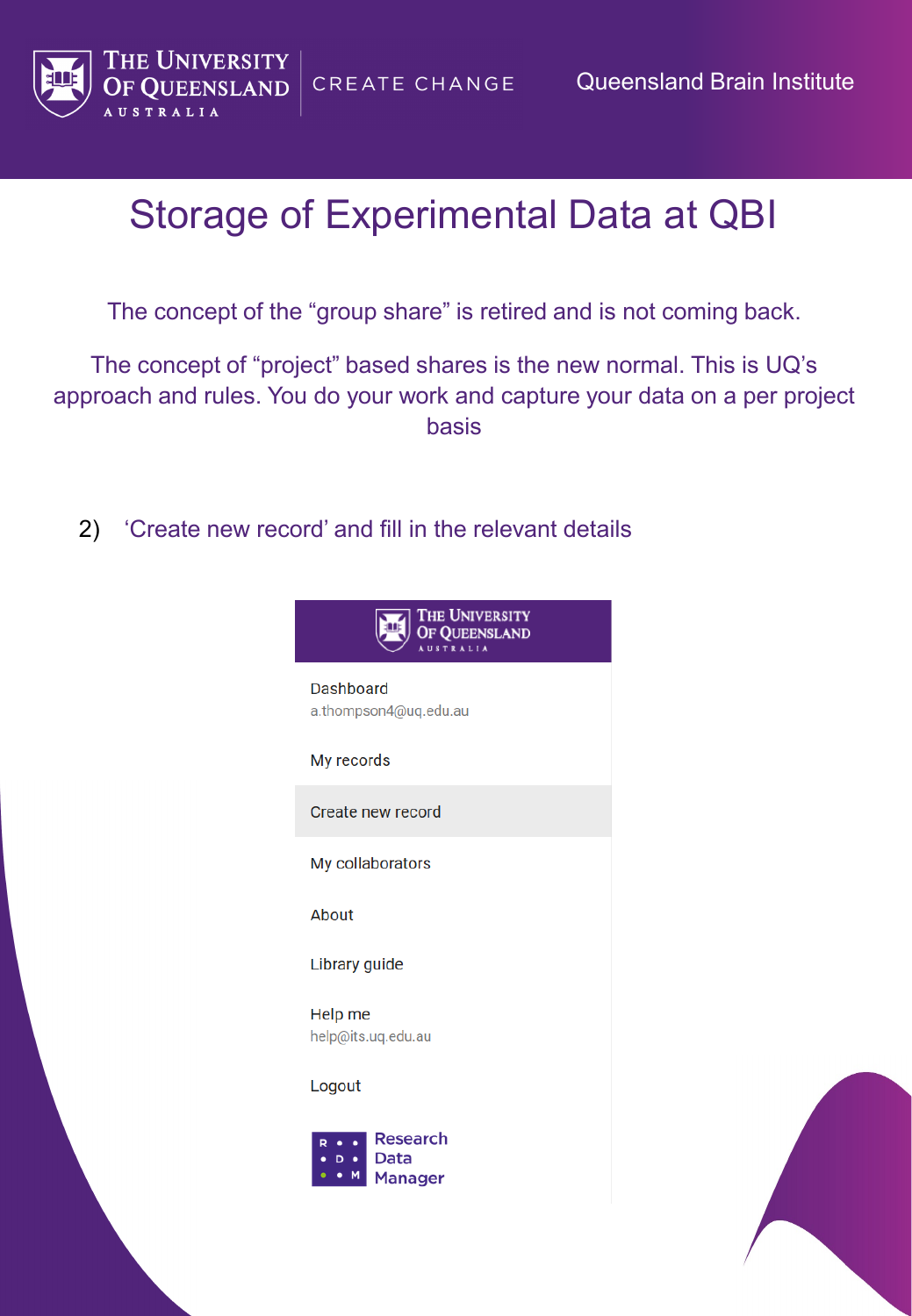

Queensland Brain Institute

### Storage of Experimental Data at QBI

CREATE CHANGE

The concept of the "group share" is retired and is not coming back.

The concept of "project" based shares is the new normal. This is UQ's approach and rules. You do your work and capture your data on a per project basis

3) Tick "This project data needs to be mounted on UQ HPC facilities" (this option will not be available if you are storing identifiable human data)

| Data storage                                                                                                                                                                                                                                                            |                             |
|-------------------------------------------------------------------------------------------------------------------------------------------------------------------------------------------------------------------------------------------------------------------------|-----------------------------|
| In order to store your projects data correctly, we need to know some details of the data and what you'd like to do with it (note: the two options<br>cannot be modified once the project is active).                                                                    |                             |
| The project will store identifiable human data                                                                                                                                                                                                                          | (?)                         |
| The project data needs to be mounted on UQ HPC facilities.<br>lv<br>Note there is currently a strict file/inode limit on this storage. Exceeding this limit will lock you out of your files. For more information, please read the HPC<br>section of the Library Guide. | ②                           |
| <b>SAVE</b>                                                                                                                                                                                                                                                             | <b>REQUEST DATA STORAGE</b> |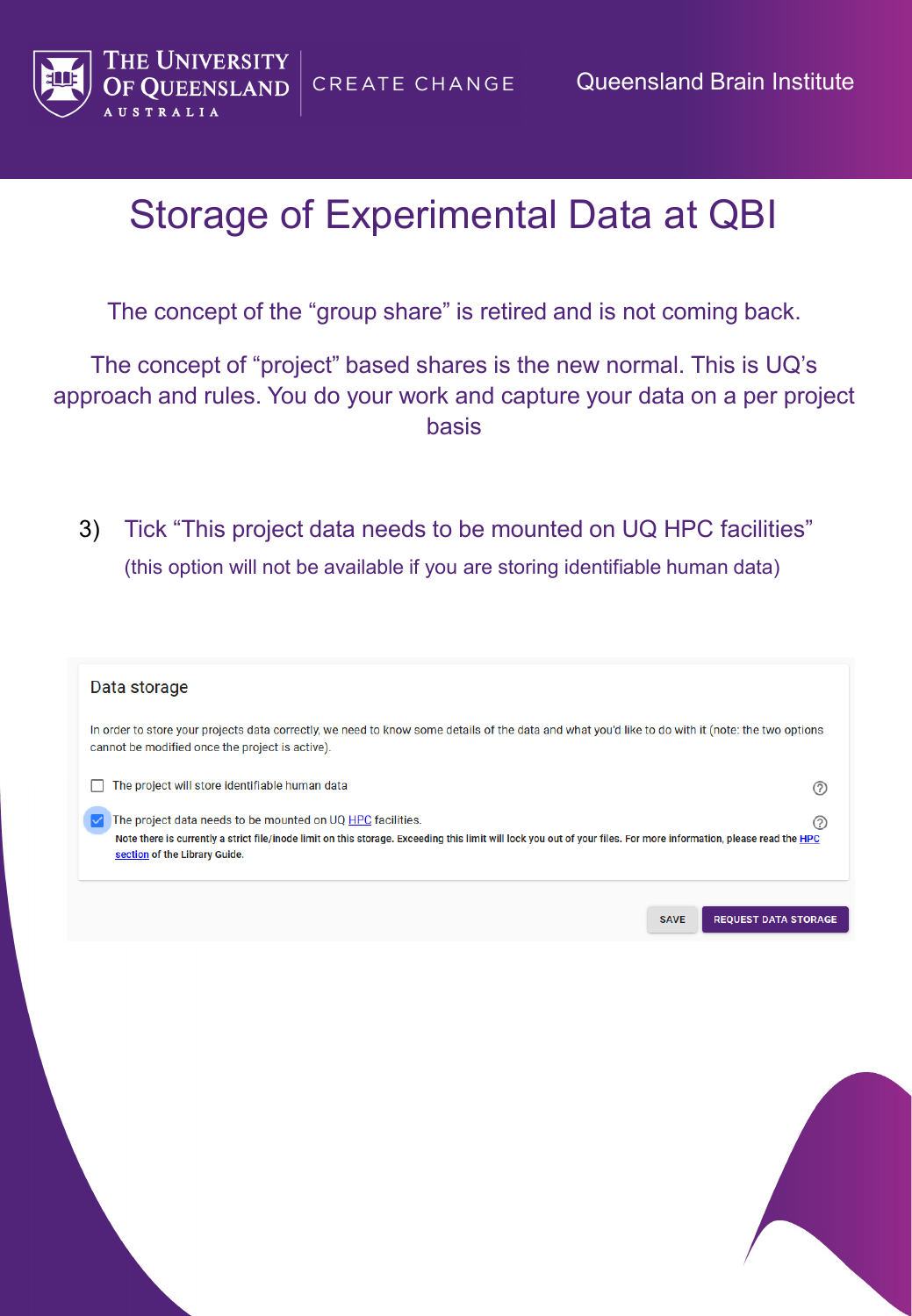

**CREATE CHANGE** 

The concept of the "group share" is retired and is not coming back.

The concept of "project" based shares is the new normal. This is UQ's approach and rules. You do your work and capture your data on a per project basis

4) Add collaborators (e.g. lab members contributing data to this project) using the blue '+' button

| <b>Research Data Manager</b>                        |                                        |                                  |              |   |
|-----------------------------------------------------|----------------------------------------|----------------------------------|--------------|---|
| <b>UQ Biolmaging Research</b>                       | <b>ACTIVE COLLABORATORS (2)</b>        | <b>PENDING COLLABORATORS (0)</b> | ω            |   |
| <b>Facilities Repository</b><br>[IMAGEREPOS]        | Role<br>Name<br>Email                  |                                  |              |   |
| Persistent ID: \$102.100.100/71771 RAD              | Dr Andrew Thompson<br>http://orcid.org | a.thompson4@uq.edu.au            | Owner + Lead | ٠ |
| $\sim$<br><b>Storage Instructions</b><br>$=$<br>$-$ | /0000-0002-7634-127X<br>.              |                                  |              |   |

Where possible, it is recommended that when creating a new RDM storage allocation or adding collaborators to an existing allocation, researchers use their UQ Staff credentials for access. This is so that the data can be accessed on the High Performance Computing (HPC) resources linked to data.qbi.uq.edu.au, such as Wiener and Visnode1, which require a staff account to access.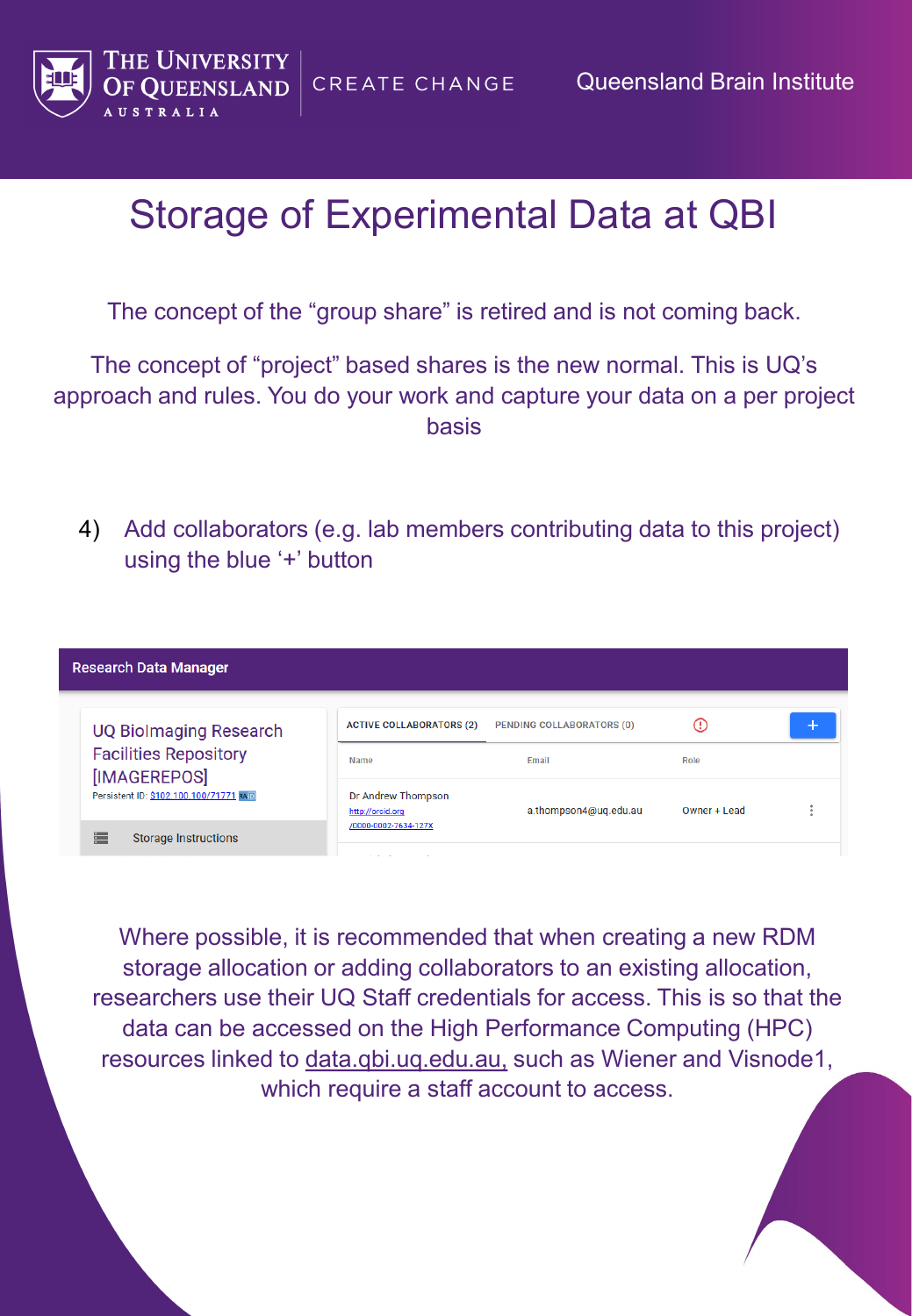

The concept of the "group share" is retired and is not coming back.

The concept of "project" based shares is the new normal. This is UQ's approach and rules. You do your work and capture your data on a per project basis

5) By default your storage will be allocated to the R: drive \\uq.edu.au\UQ-Research\ location and you will receive an email with instructions on how to access this:

| UQ Research Data Manager <help@its.uq.edu.au><br/>Fri 18/10/2019 11:26 AM<br/>Andrew Thompson <math>\otimes</math></help@its.uq.edu.au> |                                                                                                                                                                                                                                                                                                    |                                        | $\leftarrow$ $\rightarrow$ |
|-----------------------------------------------------------------------------------------------------------------------------------------|----------------------------------------------------------------------------------------------------------------------------------------------------------------------------------------------------------------------------------------------------------------------------------------------------|----------------------------------------|----------------------------|
|                                                                                                                                         | <b>Research Data Manager</b>                                                                                                                                                                                                                                                                       | <b>THE UNIVERSITY</b><br>OF QUEENSLAND |                            |
|                                                                                                                                         |                                                                                                                                                                                                                                                                                                    | <b>CREATE CHANGE</b>                   |                            |
|                                                                                                                                         | Dear Dr Andrew Thompson,<br>Congratulations! You have now been granted access to data storage for the project "QBI Microscopy                                                                                                                                                                      |                                        |                            |
|                                                                                                                                         | Admin Data".<br>To access the storage, please follow the relevant instructions below. For more detailed<br>instructions, including how to map a drive, please refer to the following guide:<br>https://guides.library.uq.edu.au/for-researchers/uq-research-data-manager/accessing-the-<br>storage |                                        |                            |
|                                                                                                                                         | You can access the storage in the allocation QBIMICADM9 via any of the below methods.                                                                                                                                                                                                              |                                        |                            |
|                                                                                                                                         | UQ users while on campus                                                                                                                                                                                                                                                                           |                                        |                            |
|                                                                                                                                         | The UQ-Research Share is the primary access method to data on the UQRDM system.                                                                                                                                                                                                                    |                                        |                            |
|                                                                                                                                         | <b>Windows</b><br>You will see a drive mapped as R: in File Explorer. If not, please enter this location into Explorer<br>\\uq.edu.au\UQ-Research\QBIMICADM9-Q1316                                                                                                                                 |                                        |                            |
|                                                                                                                                         | But this is not yet on <b>data.qbi.uq.edu.au</b>                                                                                                                                                                                                                                                   |                                        |                            |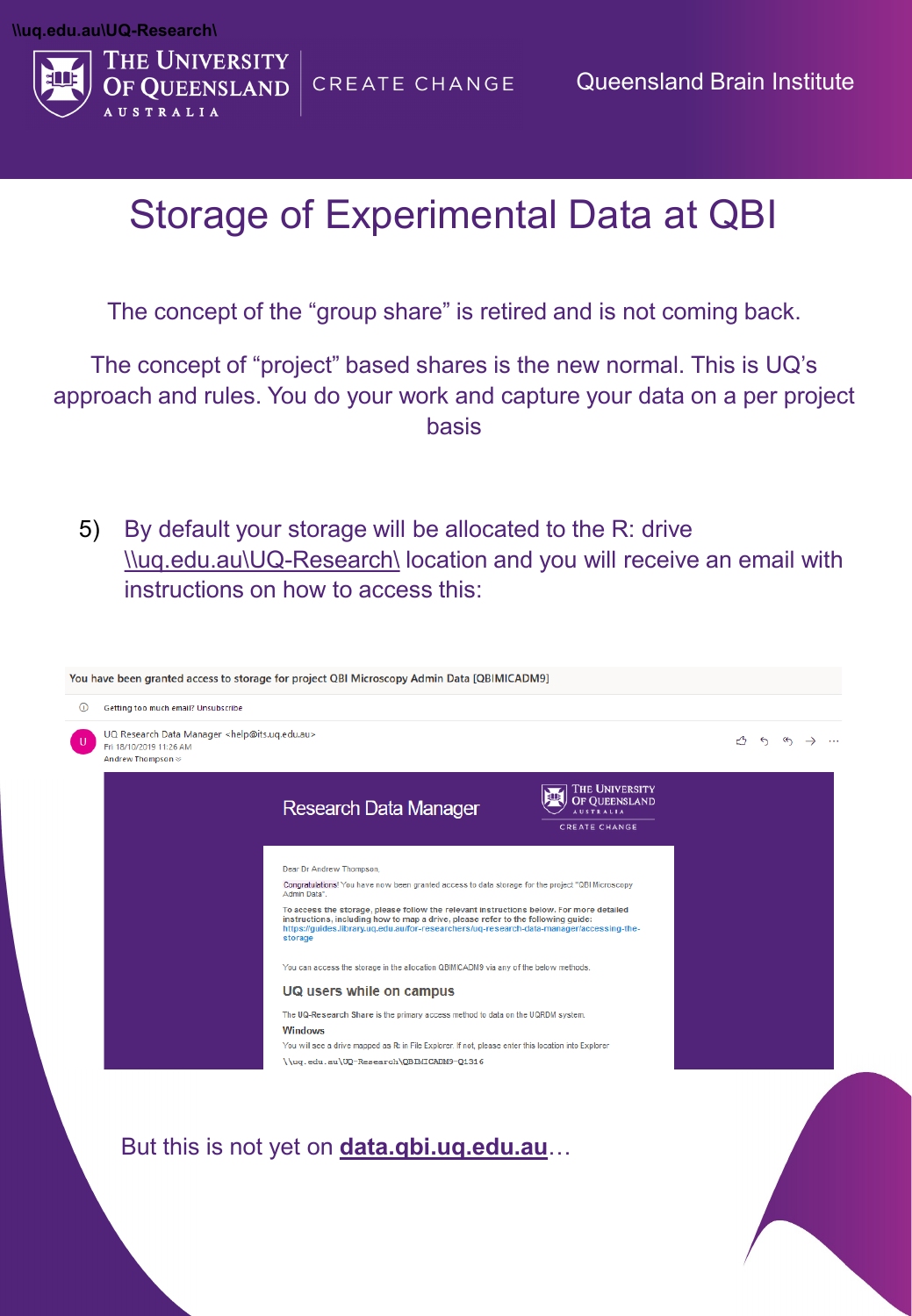

The concept of the "group share" is retired and is not coming back.

The concept of "project" based shares is the new normal. This is UQ's approach and rules. You do your work and capture your data on a per project basis

5) Email QBI IT Helpdesk [\(helpdesk@qbi.uq.edu.au](mailto:helpdesk@qbi.uq.edu.au)) with your RDM collection ID (e.g. QBIMICADM9-Q1316) and request it be added to **data.qbi.uq.edu.au**

When you receive confirmation you can mount this on any PC as normal. E.g.: Map network drive:



#### Choose a drive and choose your RDM storage ID as the folder within the data.qbi.uq.edu.au network:

What network folder would you like to map?

Specify the drive letter for the connection and the folder that you want to connect to:

| \\data.qbi.uq.edu.au\qbimicadm9-q1316      | $\checkmark$<br>Browse |  |
|--------------------------------------------|------------------------|--|
| Example: \\server\share                    |                        |  |
| $\vee$ Reconnect at sign-in                |                        |  |
| $\vee$ Connect using different credentials |                        |  |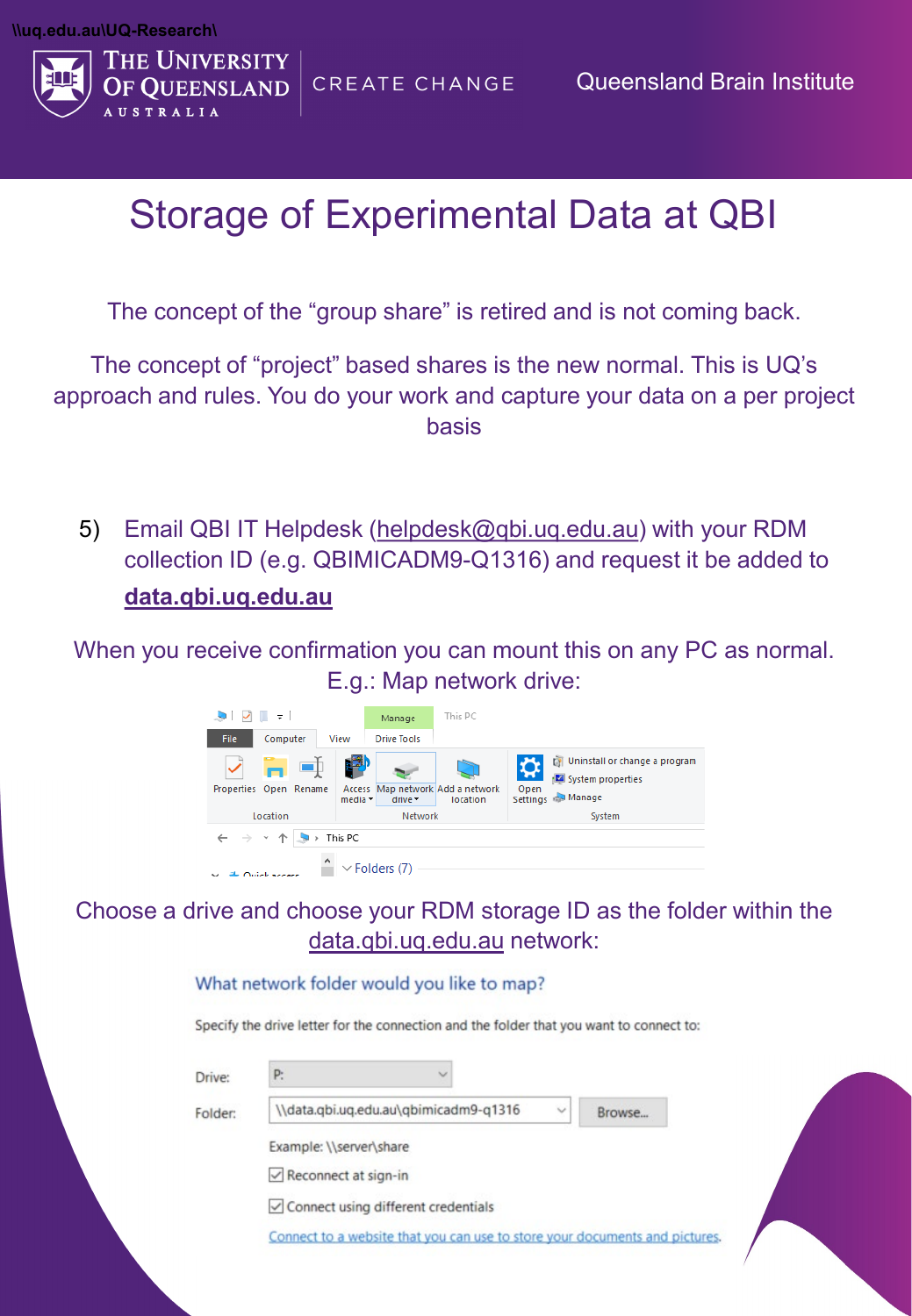

Please note:

\*For the immediate future, this places the responsibility on the **USER** to **mount and unmount their own storage** collections on microscope computers **each** imaging session

(changes to this will be coming in the longer term).

Only collaborators will have access to the contents of you RDM allocation, unless you leave your storage folder mounted on a Microscope Computer, in which case your data are available to anyone so please disconnect your network drives.

(This goes for email and social media accounts that you leave logged in too!)

You will need to allow time to finish copying your data to your RDM folder before you finish your imaging session.

To aid in this, all the high-performance microscope PCs are being upgraded to 10G network cards to take advantage of the newly installed 100Gb/s network access across QBI floors 4, 5 and 6 and Ritchie Building.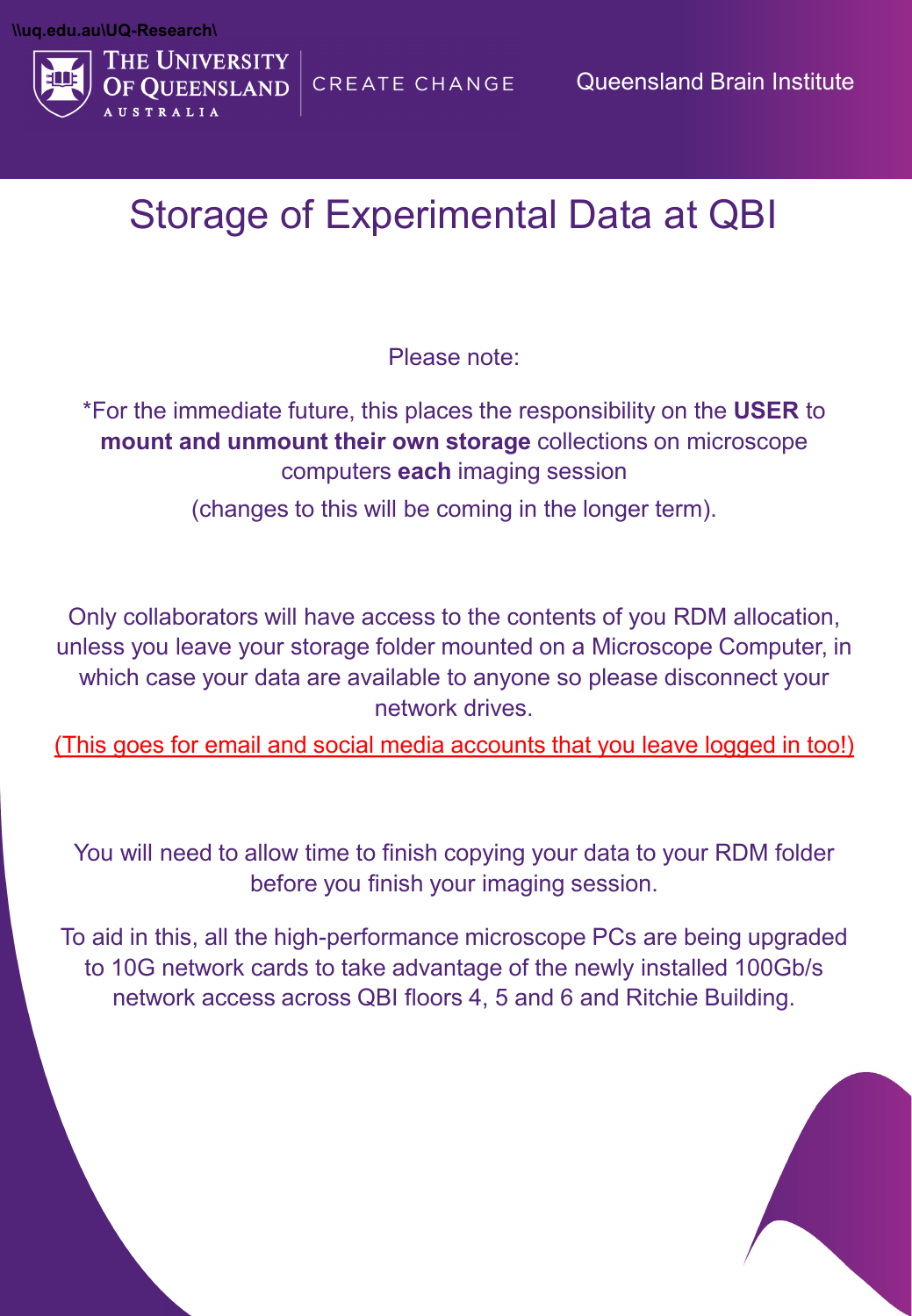

#### **A final note from QBI IT:**

In general, good practice suggests:

When you're done with data you bundle it up. You zip it up. You compress it. Leaving millions of files scattered across a file system is bad for your **access efficiency** and bad for the file system.

When you've finished and you're in a state where you can "archive", everything is so much better for all concerned if you bundle things up.

\*If you know your project needs thousands or millions of files for a specific reason, please reach out to us and tell us. There are important things we can do to help you, the technology and the platform best cater to it. If you don't reach out, you might hit brick walls.

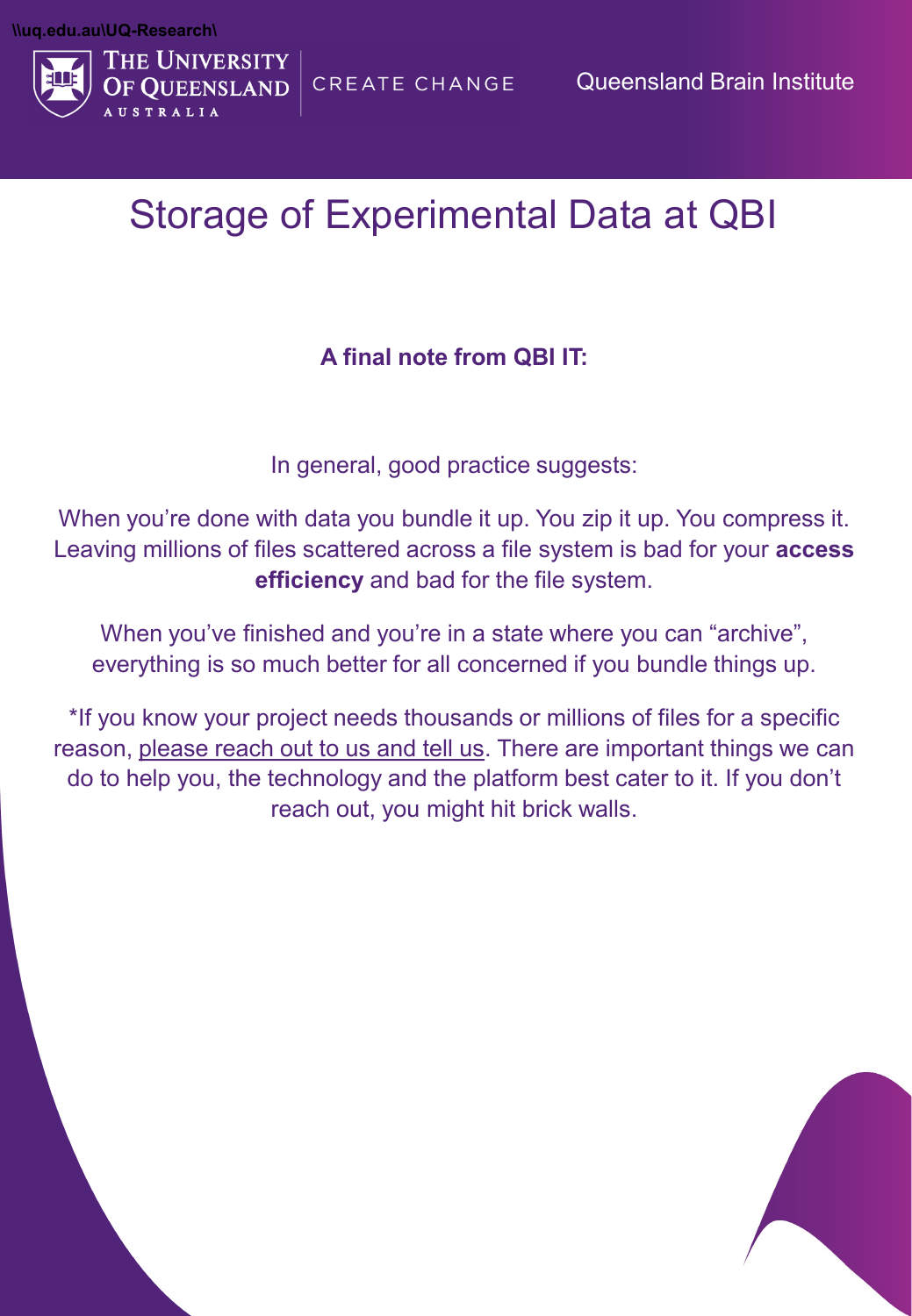

#### **A final note from QBI IT:**

#### **This spells the end of [home.qbi.uq.edu.au](http://home.qbi.uq.edu.au/)**

All new data should be going into your new project based storage at data.qbi.uq.edu.au.

We're not going to shut down [home.qbi.uq.edu.au](http://home.qbi.uq.edu.au/) overnight on you. We know years of legacy exist that is going to take each lab weeks, if not months to extricate out of. **Do not panic.** We've built tools to help you get old data from [home.qbi.uq.edu.au](http://home.qbi.uq.edu.au/) to data.qbi.uq.edu.au and we will be managing this approach on a lab by lab basis. We know you probably perceive this as a disruption to your life and lab – but we can't stay still, or you'll all end up in trouble.

This isn't just about copying all the stuff that was in your old lab "group share" into the new data.qbi.uq.edu.au. Keep the things you need to keep for scientific reproducibility, history, preservation and academic integrity, but that's different from "copying my whole lab share to the new place". You need to consider what is important, what is junk, what is irrelevant and how you're going to structure this and you need to carefully consider your **project-based**  approach.